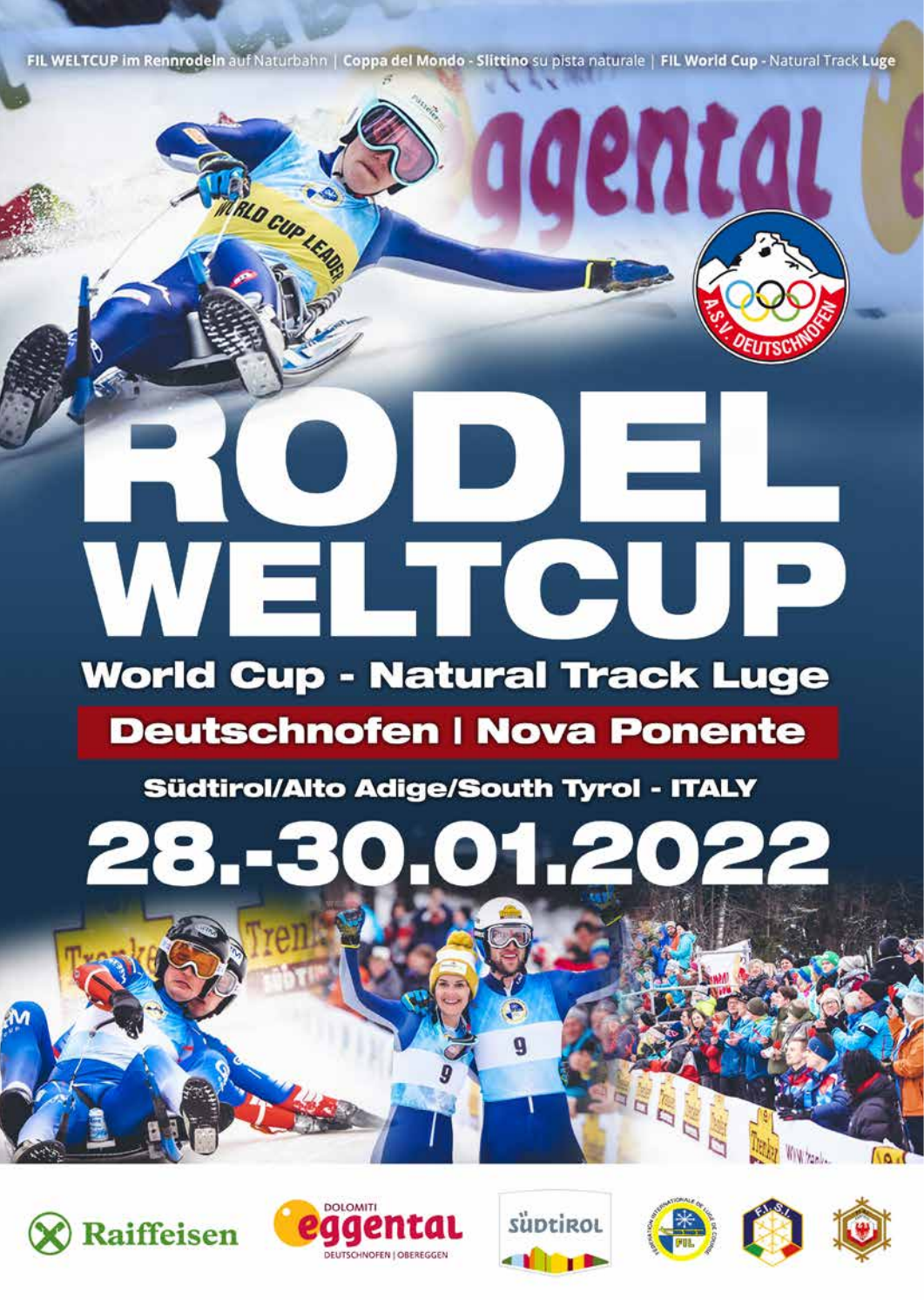### Programm

#### **Donnerstag, 27.01.2022**

Anreise und Bahnbesichtigung

- 18.30 Uhr Technical Official Meeting
- 19.00 Uhr Mannschaftsführerbesprechung mit Startnummernvergabe im Sportcenter

#### **Freitag, 28.01.2022**

09.30 Nationen Training

#### **Samstag, 29.01.2022**

|         | 10.00 Uhr 1. Wertungslauf Doppelsitzer                |
|---------|-------------------------------------------------------|
|         | 10.30 Uhr 1. Wertungslauf Damen                       |
|         | 11.30 Uhr Finallauf Doppelsitzer                      |
|         | anschl. Blumenzeremonie und Siegerehrung Doppelsitzer |
|         | 12.15 Uhr Finallauf Damen                             |
| anschl. | Siegerehrung Nationencup Damen                        |
|         | Blumenzeremonie und Siegerehrung Damen                |
|         |                                                       |

14.00 Uhr Preiswatten

#### **Sonntag, 30.01.2022**

- 09.00 Uhr 1. Wertungslauf Herren
- 11.00 Uhr Finallauf Herren
- anschl. Siegerehrung Nationencup Herren Blumenzeremonie und Siegerehrung Herren
- 13.00 Uhr Team-Bewerb
- anschl. Blumenzeremonie und Siegerehrung Team-Bewerb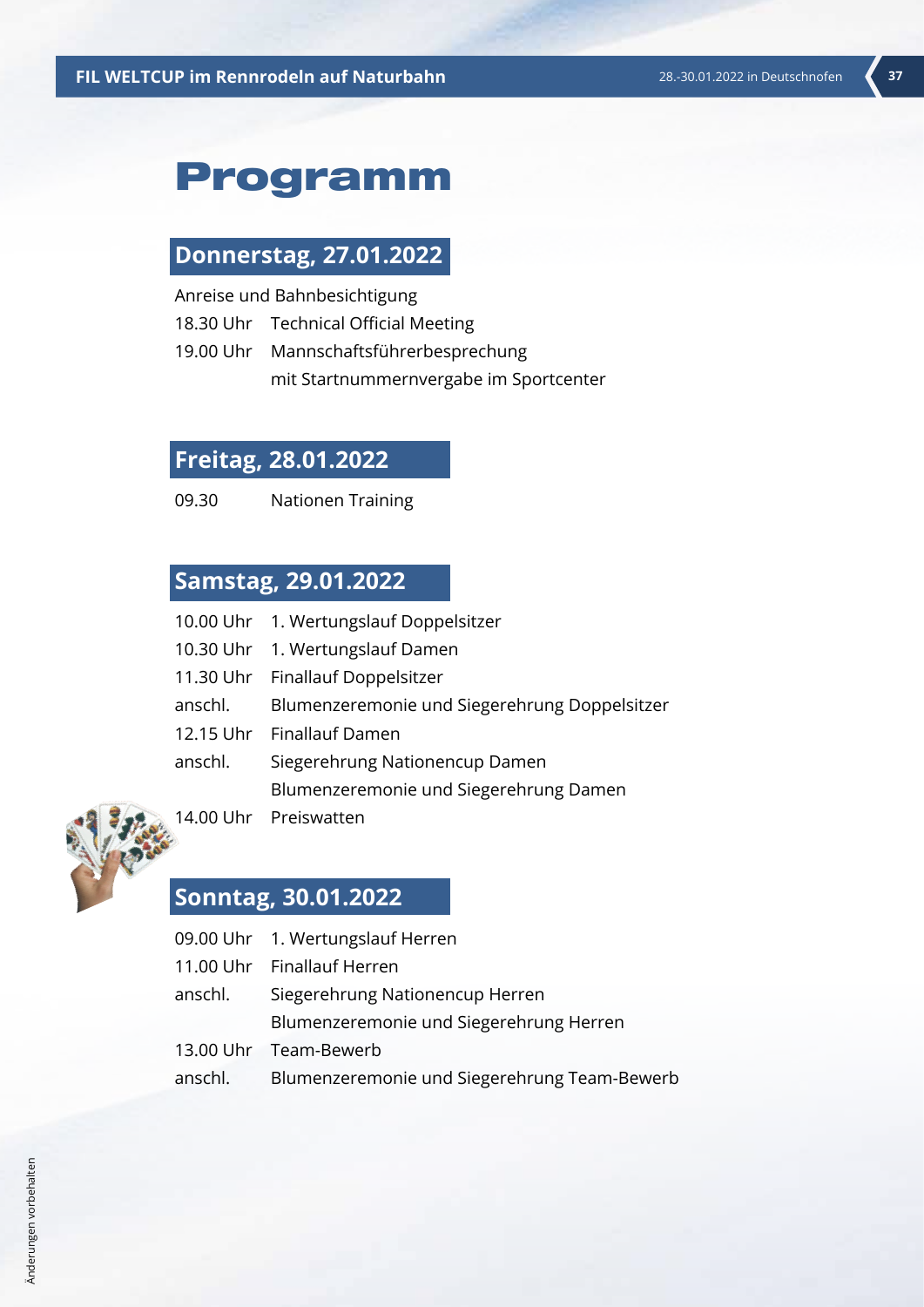# Programma

### **Giovedì, 27.01.2022**

Arrivo partecipanti e ricognizione pista

- ore 18.30 Technical Official Meeting
- ore 19.00 Consegna dei pettorali di partenza e riunione dei capisquadra presso la pizzeria "Sportcenter"

### **Venerdì, 28.01.2022**

09.30 allenamento nazioni

### **Sabato, 29.01.2022**

| 10.00 ore 1° Manche doppio                                  |
|-------------------------------------------------------------|
| 10.30 ore 1° Manche singolo femminile                       |
| 11.30 ore 2° Manche doppio                                  |
| in seguito Cerimonia di premiazione floreale                |
| e premiazione ufficiale per doppio                          |
| 12.15 ore 2° Manche singolo femminile                       |
| in seguito Cerimonia di premiazione coppa nazioni femminile |
| Cerimonia di premiazione floreale                           |
| e premiazione ufficiale per singolo femminile               |
|                                                             |

14.00 ore Preiswatten



## **Domenica, 30.01.2022**

| 09.00 ore 1° Manche singolo maschile                       |
|------------------------------------------------------------|
| 11.00 ore 2° Manche singolo maschile                       |
| in seguito Cerimonia di premiazione coppa nazioni maschile |
| Cerimonia di premiazione floreale                          |
| e premiazione ufficiale per singolo maschile               |
| 13.00 ore Competizione a squadre                           |
| in seguito Cerimonia di premiazione floreale               |
| e premiazione ufficiale per competizione a squadre         |